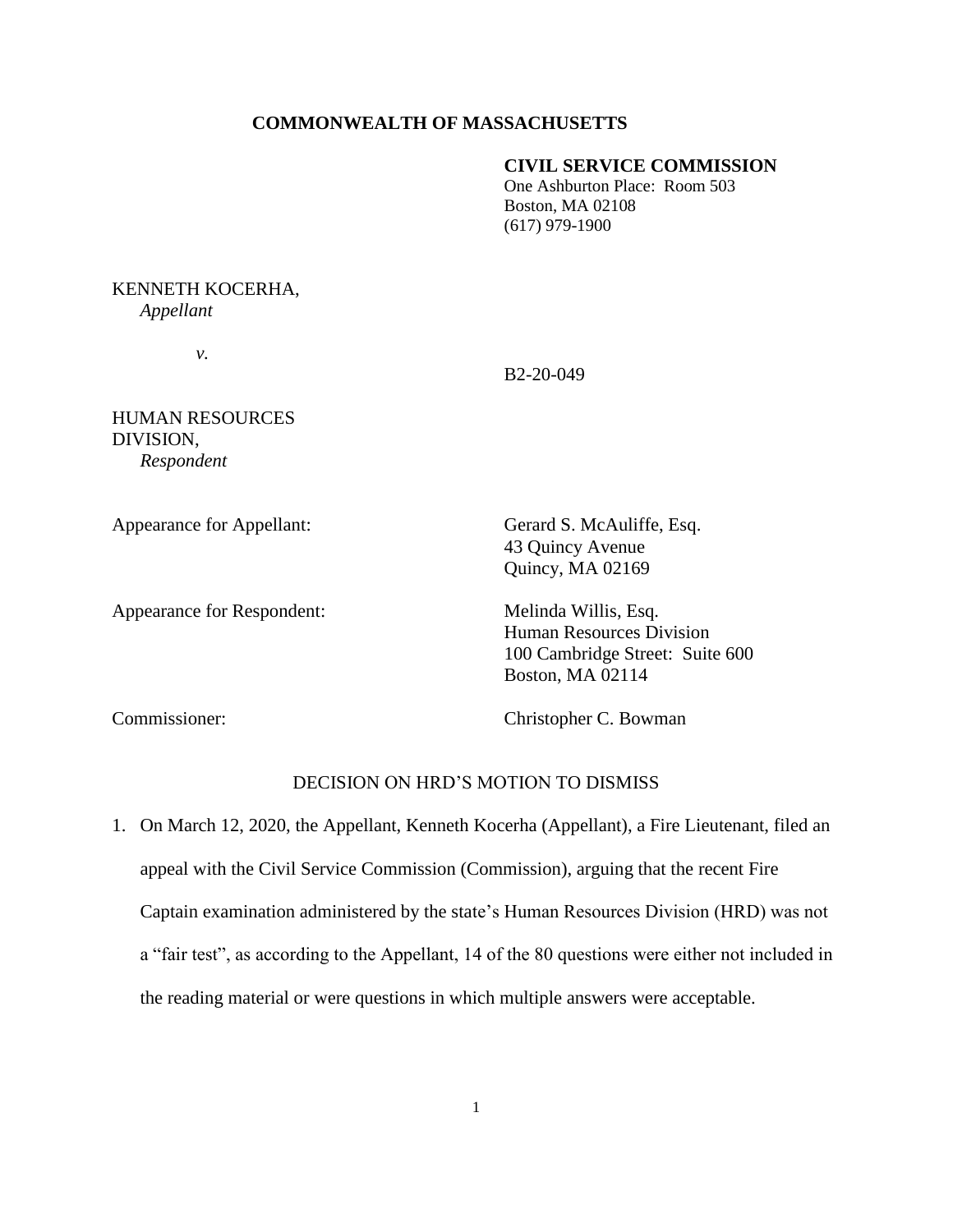- 2. On May 19, 2020, I held a pre-hearing via videoconference which was attended by the Appellant, his counsel and counsel for HRD.
- 3. As part of the pre-hearing conference, the parties stipulated to the following:
	- a. On 11/16/19, the Appellant took the Fire Captain examination.
	- b. On 11/19/19, the Appellant filed a fair test appeal with HRD.
	- c. On February 3, 2020, the scores were released.
	- d. The Appellant received a score of 90.
	- e. On March 3, 2020, HRD sent the Appellant a reply to this fair test appeal.
	- f. HRD's reply stated in part: "Your appeal has been denied. Be advised that all test questions that were presented from information outside the reading list have been accounted for and the results of these changes have been applied to the final scores for all candidates."
	- g. On March 4, 2020, the eligible list was established.
	- h. The Appellant is tied for  $8<sup>th</sup>$  on the local eligible list.
	- i. On March 12, 2020, the Appellant filed a timely appeal with the Commission.
	- j. The Appellant has been serving as a Temporary Fire Captain since 2/7/20.
- 4. The Commission recently issued a series of decisions regarding a similar issue related to the Fire Lieutenant examination administered the same day (e.g. – Pellizzaro v. Human [Resources](https://www.mass.gov/doc/pellizzaro-michael-v-human-resources-division-42320/download) Division).
- 5. In the decisions related to the Fire Lieutenant examination, it was alleged that up to 13 of 80 questions were removed from the examination as they were not contained in the reading material.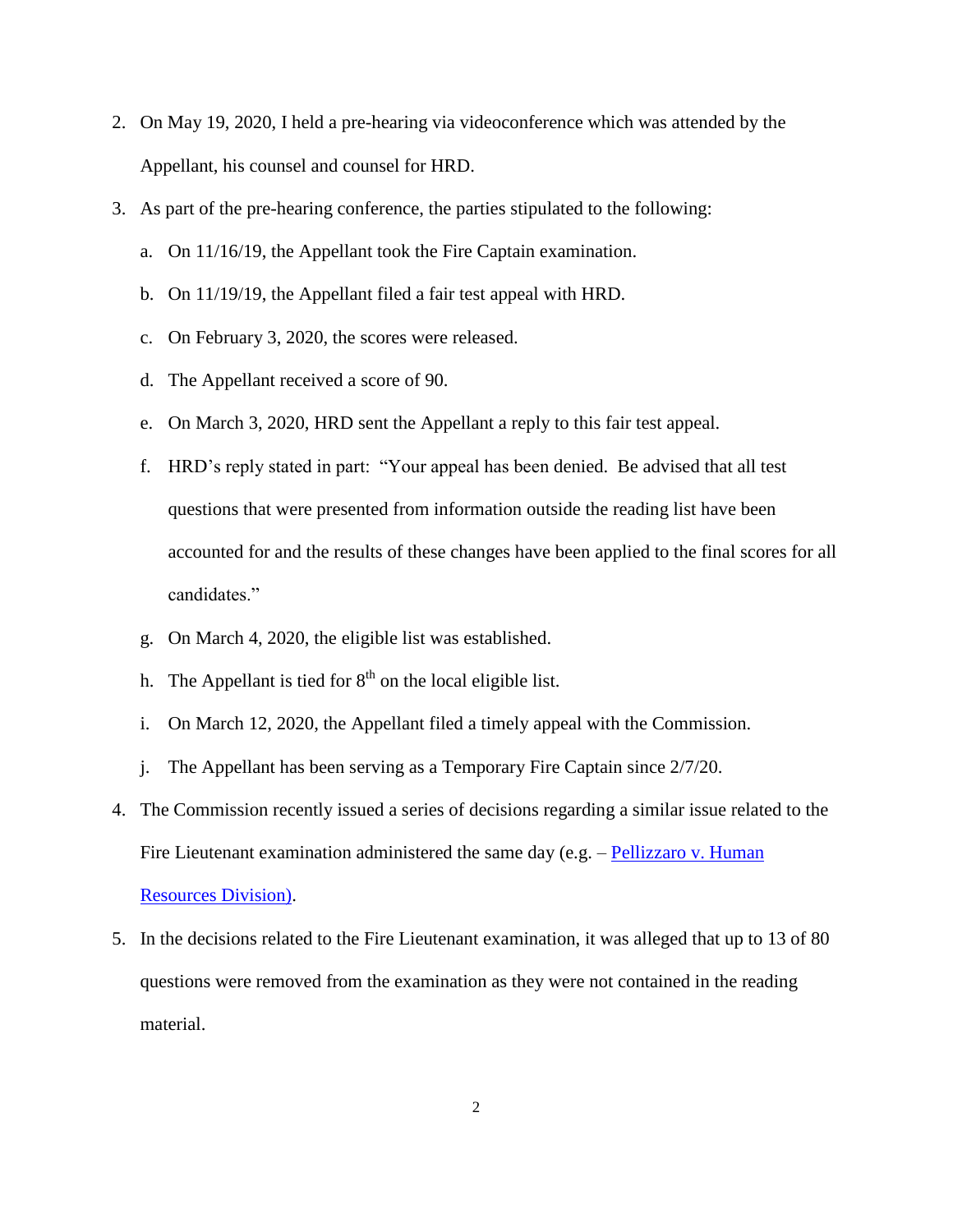- 6. Here, HRD indicated at the pre-hearing conference that the amount of questions removed for this reason from the Captain examination was "less than the Fire Lt. examination."
- 7. At the pre-hearing conference, HRD argued that the Commission should reach the same decision here as it did in the Fire Lt. Examinations.
- 8. Counsel for the Appellant argued that there are potential factual disputes which could distinguish this matter from the Fire Lt. Examinations (i.e. – was one entire section of the examination eliminated; or were the removal of questions disbursed across various sections?) At the pre-hearing conference, HRD stated that no examination topics were excluded as a result of the removal of certain questions.
- *9.* HRD submitted a Motion to Dismiss and the Appellant submitted an opposition.

## *Applicable Law*

G.L. c. 31, s. 2(b) states in part:

"No person shall be deemed to be aggrieved under the provisions of this section unless such person has made specific allegations in writing that a decision, action, or failure to act on the part of the administrator was in violation of this chapter, the rules or basic merit principles promulgated thereunder and said allegations shall show that such person's rights were abridged, denied, or prejudiced in such a manner as to cause actual harm to the person's employment status."

### G.L. c. 31, s. 22 states in part:

"An applicant may request the administrator to conduct a review of whether an examination taken by such applicant was a fair test of the applicant's fitness actually to perform the primary or dominant duties of the position for which the examination was held, provided that such request shall be filed with the administrator no later than seven days after the date of such examination."

G.L. c. 31, s. 24 states in part:

An applicant may appeal to the commission from a decision of the administrator made pursuant to section twenty-three relative to (a) the marking of the applicant's answers to essay questions; (b) a finding that the applicant did not meet the entrance requirements for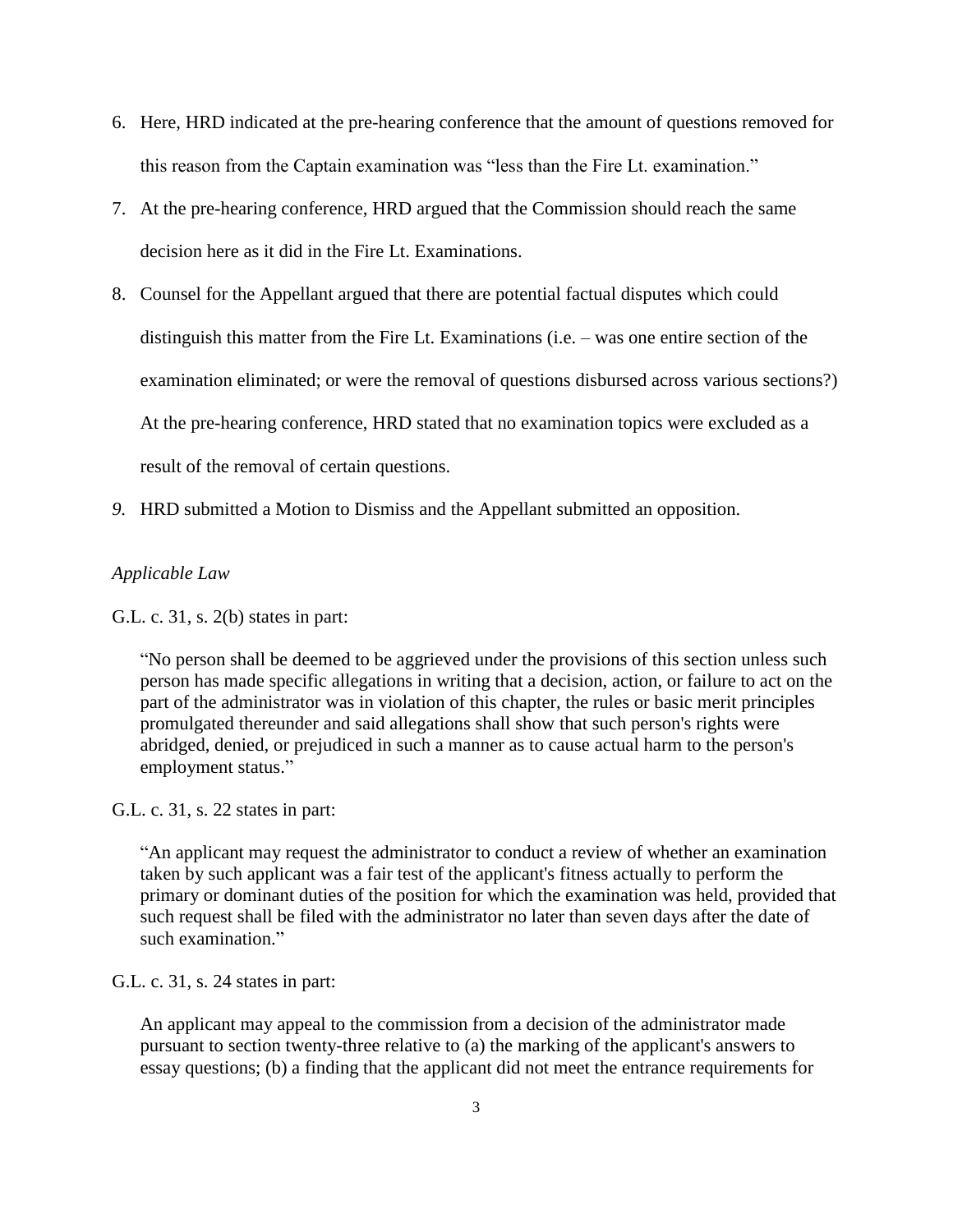appointment to the position; or (c) a finding that the examination taken by such applicant was a fair test of the applicant's fitness to actually perform the primary or dominant duties of the position for which the examination was held. Such appeal shall be filed no later than seventeen days after the date of mailing of the decision of the administrator.

#### *Summary Disposition Standard*

 A motion to dismiss an appeal before the Commission, in whole or in part, may be filed pursuant to 801 C.M.R. 1.01(7)(h). These motions are decided under the well-recognized standards for summary disposition as a matter of law, i.e., "viewing the evidence in the light most favorable to the non-moving party", the undisputed material facts affirmatively demonstrate that the non-moving party has "no reasonable expectation" of prevailing on at least one "essential element of the case". See, e.g., Milliken & Co., v. Duro Textiles LLC, 451 Mass. 547, 550 n.6, (2008); Maimonides School v. Coles, 71 Mass.App.Ct. 240, 249 (2008); Lydon v. Massachusetts Parole Board, 18 MCSR 216 (2005)

#### *Parties' Arguments*

 HRD makes the same argument here that it did in Pelizzaro, arguing that, even if, after review, 14 of the 80 test questions were effectively removed from the examination because those questions were not referenced in the reading list, the Appellant cannot show that this promotional examination was not a fair test of his abilities to perform the duties of a Fire Captain. Further, HRD argues that the circumstances here are no different than the circumstances before the Commission when it decided O'Neill v. Lowell and Human Resources Division, 21 MCSR 683 (2008) (The Commission concluded that the "defect rate" of 20% did not, standing alone, rise to the level of proof necessary to deem the test unfair.)

 The Appellant's brief, submitted by his counsel, includes unsupported statements or suggestions that: a) Dismissing this appeal will result in HRD being able to continue its "in competence (sic)";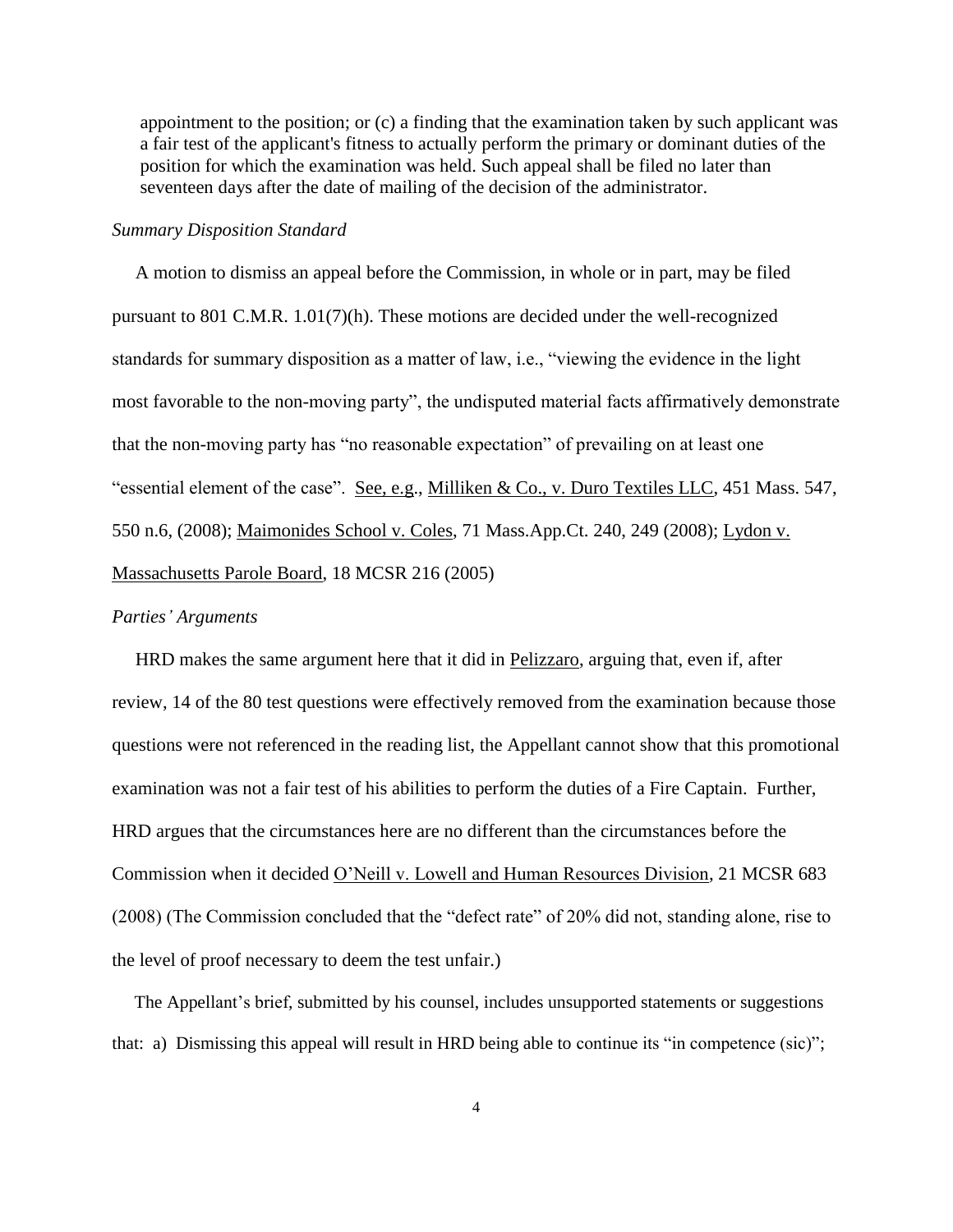b) the removed questions were part of some pre-planned, nefarious attempt by HRD to "change the scope of the exam"; c) the Commission has dismissed prior appeals dealing with identical issues because HRD is a "fellow State Administrative Agency" and/or because the Appellants were not represented by counsel. The brief goes on to raise a series of other hypothetical scenarios and questions which are not reflective of the undisputed facts in the instant appeal or are just farcical (i.e. – what if 40% of the questions were removed?; "If and when I go out expecting to buy a new car, I am not satisfied if I get a car that is eighty (80%) per cent (sic) of what I expected especially if I were told I was getting something one hundred (100%)."

#### *Analysis*

 The reality here is that the Commission has previously addressed when a test administered by HRD would not constitute a "fair test" warranting intervention by the Commission which could potentially result in the entire examination being rescinded. In DiRad v. Civ. Serv. Comm'n, 352 Mass. 130 (1967), the Massachusetts Supreme Judicial Court reviewed the Commission's decision to cancel a ten-question examination for the position of artist. The Commission had determined that cancellation was appropriate where "some applicants had the advantage of using certain drawing aids which they had brought to the examination, whereas the appealing applicants had not brought aids with them because the notice of the examination gave no indication that their use would be permitted. Id at 195. The Court upheld the Commission's decision, noting that it had been "correct in deciding that the evidence showed that the use of drawing aids was a factor in the results of the examination, that the applicants at large had not been given an equal opportunity to use them, and that a new examination with uniform standards was the feasible way to provide an equal opportunity." Id. at 196 Here, there is no allegation that

5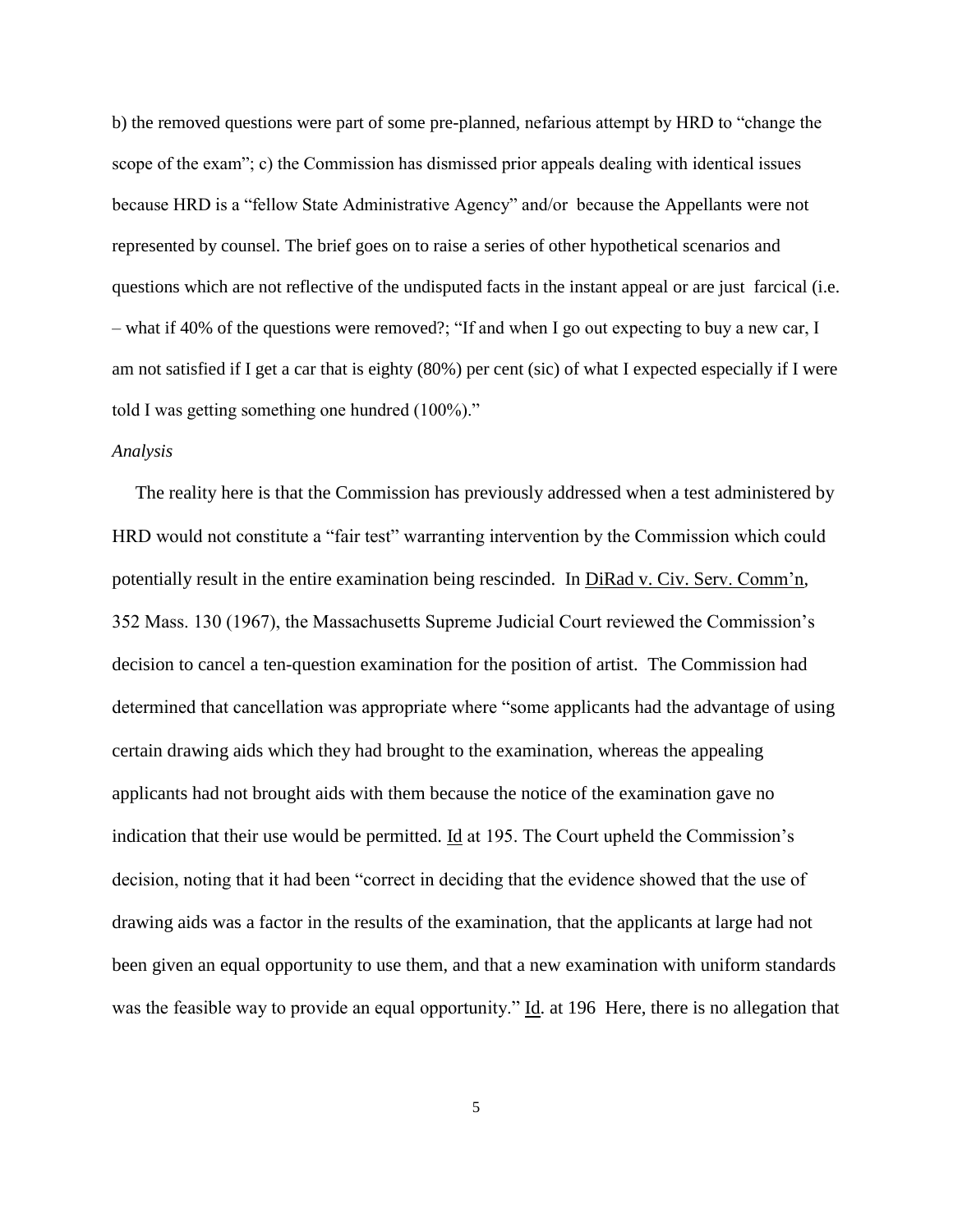the Appellant was treated differently (i.e. – unfairly) from any other applicant and/or that HRD did not apply uniform standards.

 In Boston Police Super. Officers Federation v. Boston Police Dep't and HRD, I-02-606 (2008), the Commission allowed a series of appeals where the subject matter relating to a "Rule 200" was not included in the reading material, but questions appeared on the examination related to this "Rule 200". The Commission ordered that the applicants' examinations be re-scored after removing the "Rule 200" questions from the examination. Here, consistent with the Commission's 2008 decision, HRD, after review, proactively removed those exam questions on the 2019 Fire Captain examination that were found not to be specifically referenced in the reading material.

 In O'Neil, as referenced above, the Commission, after hearing, squarely addressed the central issue of the Appellant's instant appeal: whether or not HRD's decision to remove questions from the examination that were not referenced in the reading material made the test "unfair"? The answer was "no". In O'Neil, the number of questions removed constituted 20% of the total questions. Here, even viewing the facts most favorably to the Appellant, the number of questions removed for the same reason is *less* than 20%.

 The Appellant's suggestion that the 14 questions removed could all involve one subject matter appears to be a red herring designed to distinguish the facts of this appeal from O'Neil. The Appellant never raised such an argument in his appeal to HRD, something he clearly would have known at the time. Further, his counsel doesn't actually make such an allegation as part of the brief, but, rather, only suggests that such a possibility exists.

 In short, the Appellant's appeal is not distinguishable from O'Neil. Even if 14 questions were removed from the Fire Captain examination, that would not deem it an "unfair" test that would